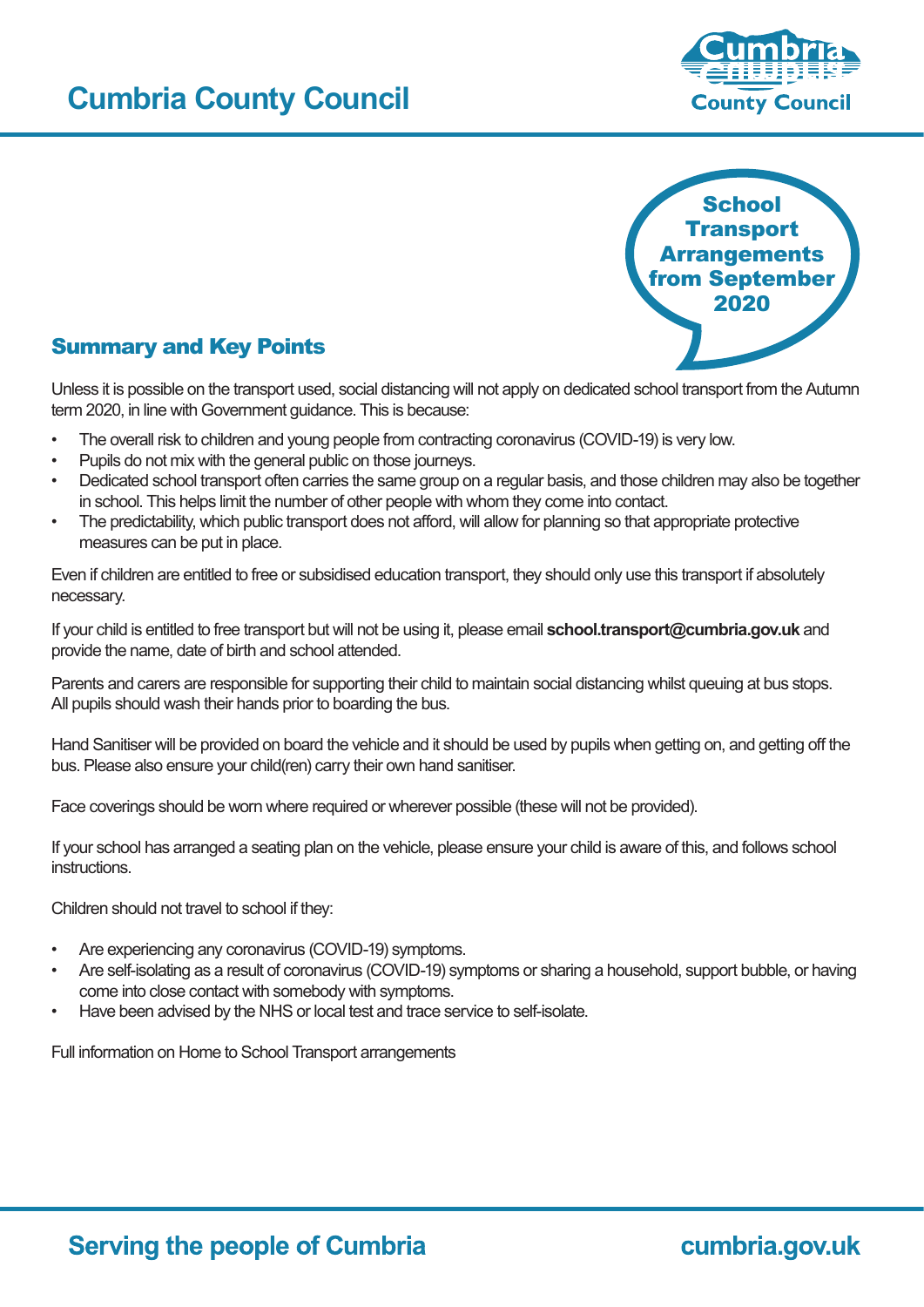## **How do children (including those 16 years and older) travel to school/college?**

- • Some walk, cycle or are driven/drive to school
- Some pay to use public transport, e.g. bus, taxi or train
- Some pay to use commercial vehicles that only transport schoolchildren and not the general public
- Some are entitled to free transport, arranged by the Council, on either:
	- dedicated school transport, which only carries school children.
	- public transport, where the Council funds the ticket cost.
- Some pay for a ticket on dedicated school transport where there is a spare seat.
- Some schools/colleges fund or provide transport for their pupils.

## **Is my child entitled to free transport?**

The quickest and easiest way to check if your child is entitled to free transport is to submit an online application.

## **What should I do if my child won't be using their free transport from the Autumn term 2020?**

If your child is entitled to free transport but will not be using it, please email **school.transport@cumbria.gov.uk** and provide the name, date of birth and school attended. As you have an entitlement, we will put your seat on hold until you advise us that your child will be resuming transport arrangements.

You can change your mind at any point but if you want your child to start using the free transport again you must give us 5 working days notice. Please see the contact details at the end of this document.

It is very important that the County Council is aware of which children are using Home to School transport and which vehicle they are usually on. This will also help the NHS test and trace process, if needed.

The Council will make transport arrangements as soon as possible. We apologise that very short notice may mean a delay to transport being in place.

If you decide to arrange your own transport, the Council will not reimburse your costs.

## **Should I pay for a concessionary ticket (Spare Seat Scheme)?**

Yes, if your child requires a concessionary ticket and we have one available to sell to you then you must pay the full price. If the seat is not used, the Council reserves the right to offer the seat to other children in line with its policy. If your child will be using the Council contracted transport, then you must pay the full contribution, even if your child does not attend school every day.

The Council reserves the right to withdraw any concessionary ticket if a child entitled to free transport requires the seat, as per our policy.

## **How will school transport work from Autumn term 2020?**

When pupils return to school, it is important that we do everything we can to prevent the spread of COVID-19 between pupils as they travel to and from school. Where possible, all children should walk or cycle to school or college. Where this is not possible, driving a child to school or college or using public transport are alternative options.

Even if children are entitled to free or subsidised education transport, they should only use this transport if absolutely necessary. This will help to reduce the number of interactions between children as far as possible.

Parents and carers are responsible for supporting their child to maintain social distancing whilst queuing at bus stops. Schools and colleges are asked to put in place appropriate queuing or other arrangements needed for picking up and dropping off children at school or college.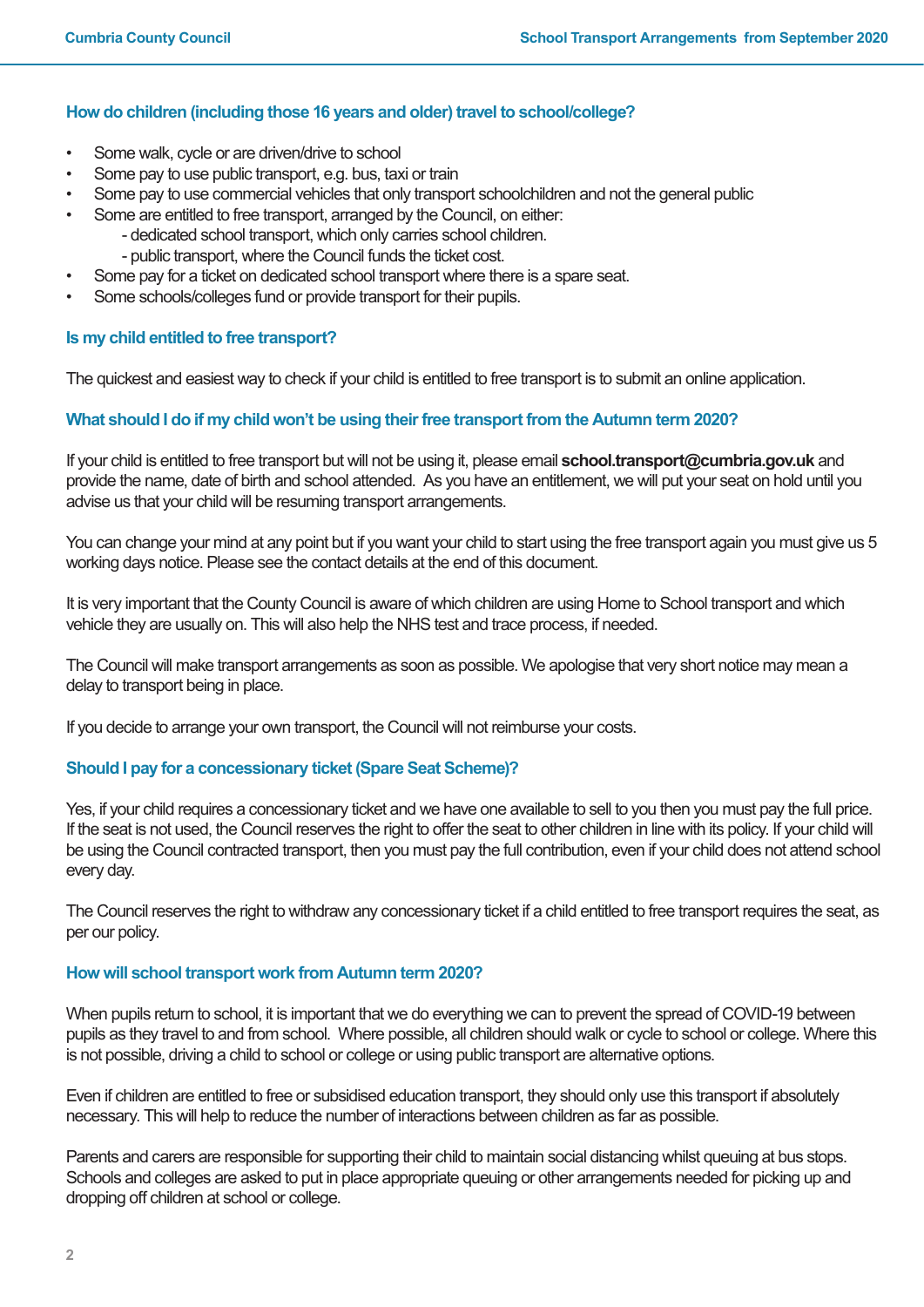If your child needs your help getting into a vehicle, we recommend you limit the time you spend in the vehicle, wear a face covering and also wash your hands thoroughly before and after.

Increasing the space between pupils on transport is helpful, but because of limited transport capacity this may not always be possible, so other infection prevention control measures (such as hand-washing, wearing a face covering) become even more important.

Unless it is possible on the transport used, social distancing will not apply on dedicated school transport from the Autumn term 2020, in line with Government guidance. This is because:

- The overall risk to children and young people from contracting coronavirus (COVID-19) is very low.
- Pupils do not mix with the general public on those journeys.
- Dedicated school transport often carries the same group on a regular basis, and those children may also be together in school. This helps limit the number of other people with whom they come into contact.
- The predictability, which public transport does not afford, will allow for planning so that appropriate protective measures can be put in place.

The Government guidance says that having school bubbles will still bring benefits even if implemented partially, and that schools may need to allow mixing into wider groups in certain circumstances, including on transport. There is no requirement for children to sit in their school bubble on dedicated school transport. Some children will travel with pupils from different school bubbles and also from other schools. There are not enough vehicles and drivers available to transport pupils only within their school bubbles. However, where possible, children should try to sit within their school bubbles on vehicles.

Transport will be provided as close to the normal start and end of the school day as possible, because children in different bubbles will need to travel together. It will not be possible for them to arrive at different times from one another. Schools and colleges have been made aware of this and been advised that they may need to provide a safe place for children to wait for their transport. Parents are advised to contact their child's school or college if they have any questions about this.

## **How will the risk of infection on dedicated school transport be reduced?**

Children should not travel to school if they:

- Are experiencing any coronavirus (COVID-19) symptoms
- Are self-isolating as a result of coronavirus (COVID-19) symptoms or sharing a household, support bubble, or having come into close contact with somebody with symptoms
- Have been advised by the NHS or local test and trace service to self-isolate.

Drivers or passenger assistants should not work if they meet any of the criteria above. They must go home if they begin displaying symptoms whilst at work and get a test.

If your child becomes unwell during a school day, parents/carers will be expected to arrange their collection from school or college. Dedicated school transport or public transport should not be used. Parents/carers must also contact CPCM to advise if their child becomes unwell during the school day.

All pupils should wash their hands prior to boarding the bus. Hand Sanitiser will be provided on board the vehicle and it should be used by pupils when getting on, and getting off the bus.

Where possible, the ventilation of fresh air (from outside the vehicle) will be maximised, particularly through opening windows and ceiling vents.

Vehicles will be cleaned and sanitised after each journey.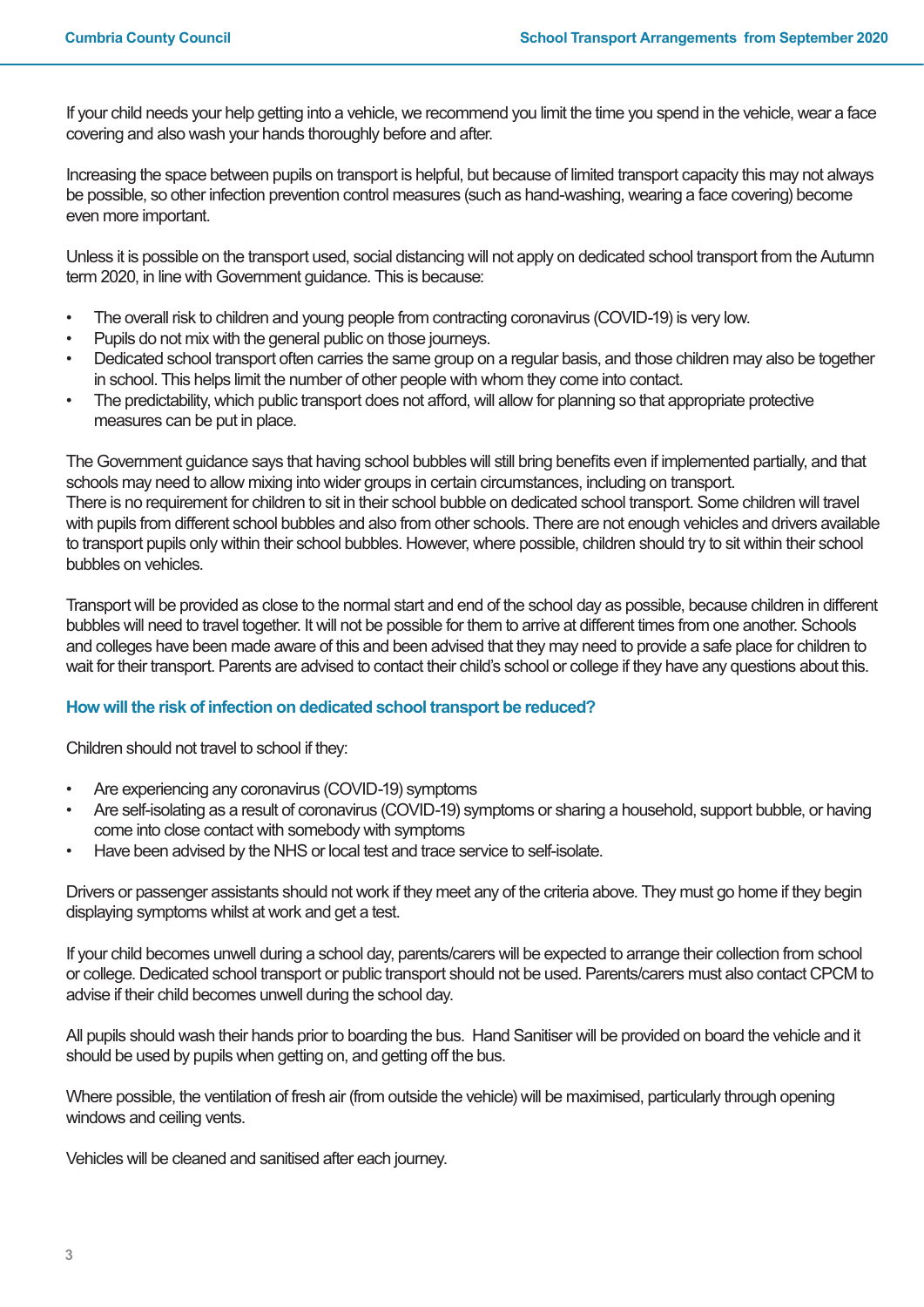## **Will my child have to wear a face covering?**

Public Health England advises that children and young people aged 11 and over must also now wear a face covering when travelling on dedicated transport to secondary school or college. This does not apply to those who are exempt from wearing a face covering on public transport. Government guidance also supports younger children wearing a face covering if they are able to handle them as directed.

By law, people aged 11 and over must wear a face covering on public transport.

Children under the age of 3 should not wear face coverings. The wearing of face coverings for children aged 3 to 11 is supported if they are able to handle them as directed. Face coverings should not be worn by those who may not be able to handle them as directed, for example young children or those with special educational needs or disabilities, as it may increase the risk of transmission.

Parents and carers are advised to check transport providers' websites for any specific rules on face coverings. Transport providers will raise any concerns they have with the Council, who will contact schools to discuss specific issues. Schools and colleges should have a process for pupils to remove face coverings. This should enable them to wash their hands immediately on arrival, dispose of temporary face coverings in a covered bin, place reusable face coverings in a plastic bag, and then wash their hands again.

The County Council has provided the following advice to parents and carers if they decide that their child should wear a face covering:

- Face coverings do not need to be medical grade personal protective equipment and people can make their own using scarves or other textiles. Further information about how to make a face covering.
- Coverings must cover the mouth and nose while allowing the wearer to breathe comfortably. Children should wash their hands or use hand sanitiser before putting their face covering on and also before and after taking it off.
- Children should store their face covering in a plastic bag (such as a sandwich bag) when not in use. They should try not to touch the part of the face covering that has been in contact with their mouth and nose when putting it on and taking it off.
- When wearing a face covering, loose ends should be tucked away. The face covering should not be worn on top of the head or around the neck when not in use.
- You should wash any face coverings regularly. They can go in with other laundry, using your normal detergent.
- Encourage children and young people not to share their face covering with anyone else.

## **Will the bus driver/passenger assistant wear Personal Protective Equipment (PPE)?**

Transport providers are expected to follow Government guidance on the use of PPE.

Drivers and passenger assistants will not normally require PPE on dedicated school transport, even if they are not able to maintain distance from the children. This is because children with symptoms of coronavirus (COVID-19) must not board dedicated school transport. They should stay at home and get a test.

Where the care of a child on dedicated school transport ordinarily requires the use of PPE, as determined by individual risk assessment this should continue as usual.

## **What measures will be in place for hand hygiene and cleaning?**

Coronavirus (COVID-19) is easy to kill when it is on skin. Children should continue to wash their hands thoroughly before and after using transport. This can be done with soap and running water or hand sanitiser. Children, drivers and passenger assistants should clean their hands, before boarding the transport and when arriving at school or home.

Drivers and passenger assistants may wish to use alcohol hand rub or sanitiser at intervals throughout the journey, and will always do so before and after performing tasks such as helping a child into the vehicle or handling a child's belongings. It should not normally be necessary for children to clean their hands during the journey.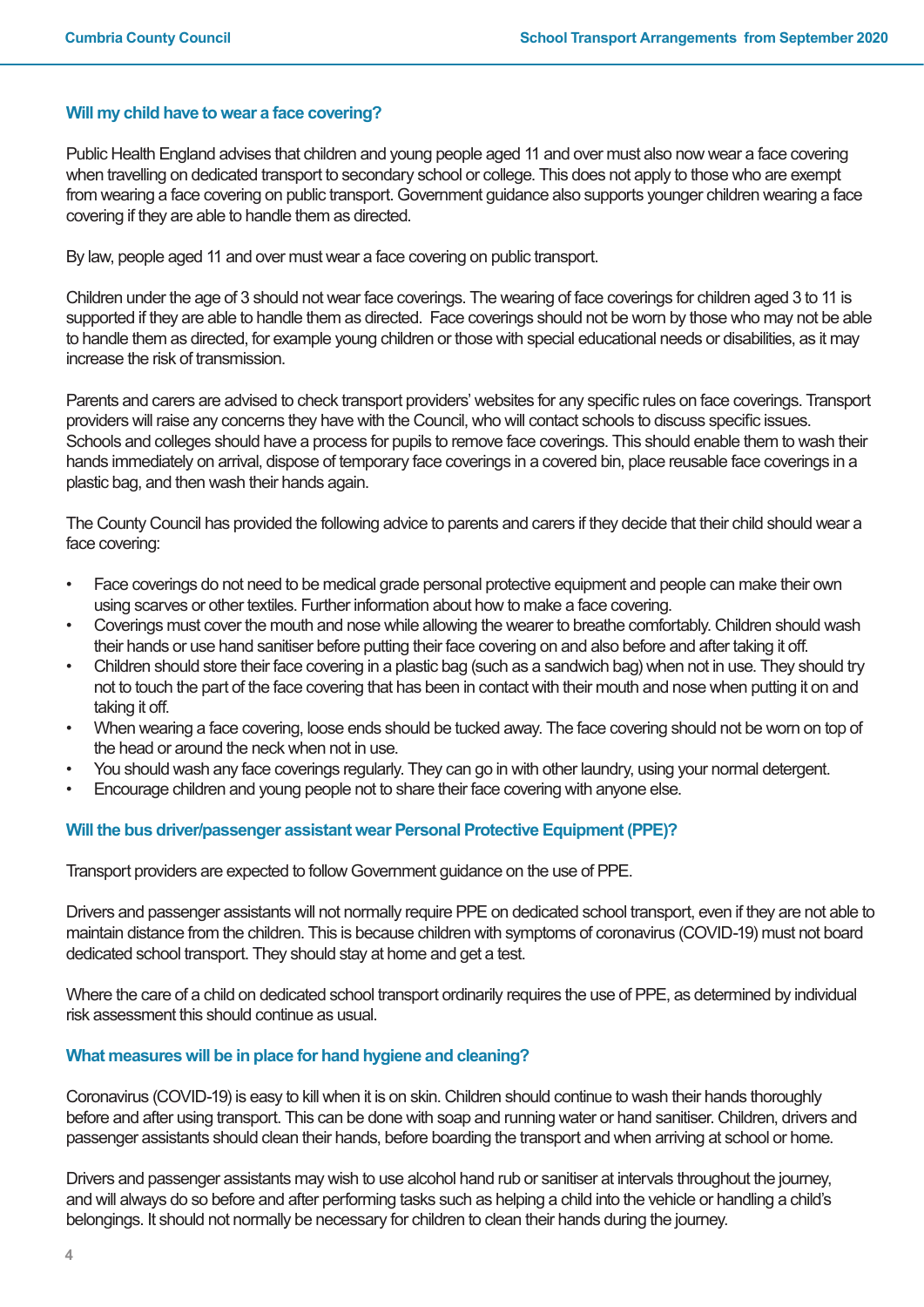The 'catch it, bin it, kill it' approach is very important. Children should carry tissues on transport and use them to catch any coughs or sneezes. Used tissues should be safely stored by the child on their person and then disposed of safely in a covered bin after leaving the vehicle. Hands should be cleaned as soon as possible.

Coronavirus (COVID-19) is easy to kill on surfaces. Transport providers should clean all touchable surfaces thoroughly after each journey (especially hand rails) and undertake enhanced cleaning at the end of each day.

Transport providers should follow the cleaning of non-healthcare settings guidance, and also refer to the transport operator guidance for information on carrying out cleaning procedures and adjusting ventilation on vehicles.

Transport providers should keep windows on dedicated school transport open, where possible, to increase ventilation.

## **What will happen if someone on dedicated school transport displays symptoms or tests positive for coronavirus (COVID-19)?**

If a driver or passenger assistant has been in contact with someone that has developed symptoms and travelled on dedicated school transport, the driver or passenger assistant should wash their hands and ensure that the transport is deep cleaned as soon as possible in line with the guidance above. It is important that there is a clear record of who was travelling on the bus in case the pupil tests positive for COVID-19. The driver and passenger assistant do not need to go home to self-isolate unless they develop symptoms themselves or the pupil has tested positive.

If the symptomatic person tests positive, the local health protection team will work quickly with the family, school, Council and transport provider to identify people who have been in close contact with that person and ask them to go home and self-isolate for the advised time period. Only close contacts will need to self-isolate, not the whole household, unless the person who is a contact subsequently develops symptoms.

Close contact means:

- Direct close contacts: face-to-face contact with an infected individual for any length of time, within 1m, including being coughed on, a face-to-face conversation, unprotected physical contact (skin-to-skin).
- Proximity contacts: extended close contact (within 1-2m for more than 15 minutes) with n infected individual.
- Travelled in a small vehicle, such as a car, with an infected individual.

Anyone coming into contact with someone who has symptoms must wash their hands thoroughly for 20 seconds with soap and running water or use hand sanitiser. If a person with symptoms has been on dedicated school transport, the vehicle must be cleaned with normal household disinfectant to reduce the risk of passing the infection on to other people. Transport providers should follow the cleaning of non-healthcare settings guidance stated above.

The Council expects drivers and passenger assistants to book a test if they display coronavirus (COVID-19) symptoms. The Council also expects staff to self-isolate as advised. If this means that transport cannot be provided to any pupils, then the Council will try to find alternative vehicles. However, in the worst case scenario, parents and carers may need to transport their children to school until normal arrangements can resume.

## **Who will make sure children follow the advice and guidance?**

Transport drivers must focus on driving vehicles safely, and so are not responsible for overseeing whether children are following advice and guidance. Continued failure of pupils to follow advice and guidance may be dealt with in accordance with the Behaviour Policy (PDF 188kb).

Parents and carers are responsible for ensuring children understand how to use transport safely, and children themselves are responsible for acting upon this, where they are able to.

Dedicated school transport providers are being asked to put signs in all vehicles with key messages for pupils to follow. The Council's transport inspection team will continue to spot-check transport providers' compliance with this summary guidance and current Government guidance for Transport to school and other places of education.